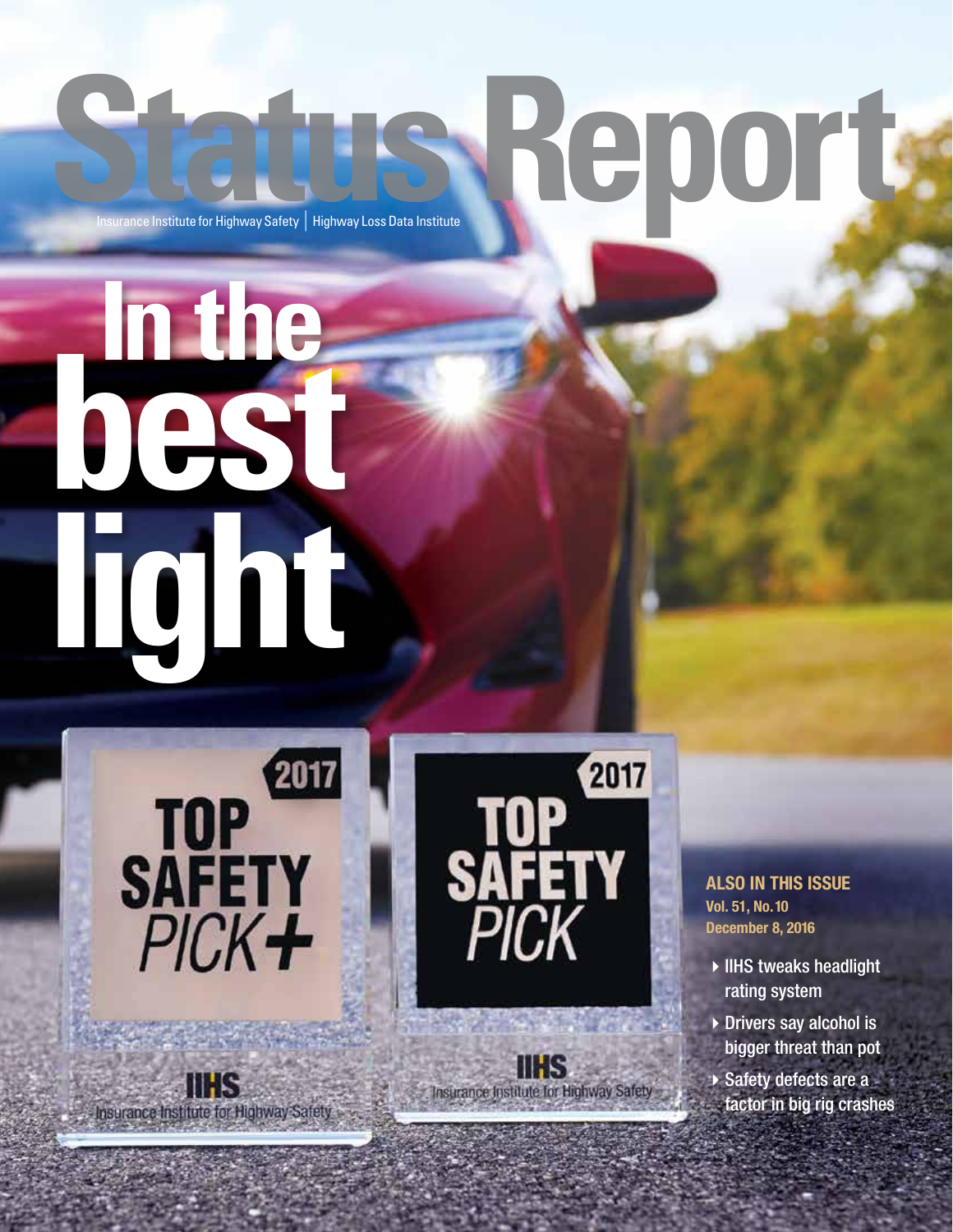Consumers who choose a 2017 *TOP*<br>
SAFETY *PICK*+ award winner<br>
shouldn't have trouble seeing the road *SAFETY PICK*+ award winner on nighttime drives. Good or acceptable ratings in the Institute's new headlight evaluations set the latest crop of qualifiers apart. Thirty-eight models earn the "plus" accolade, and 44 earn *TOP SAFETY PICK*.

IIHS toughened the criteria for *TOP SAFETY PICK*+ to reflect new headlight evaluations launched in 2016. The recognition program is meant to encourage manufacturers to offer state-of-the-art protection for people in crashes, along with features that help drivers avoid crashes in the first place. In addition to good or acceptable headlights, the latter includes automatic braking technology, which has been part of the criteria since 2015.

"The field of contenders is smaller this year because so few vehicles have headlights that do their job well, but it's not as small as we expected when we decided to raise the bar for the awards," says Adrian Lund, IIHS president. "Manufacturers are focusing on improving this basic safety equipment, and we're confident that the winners' list will grow as the year progresses."

For both awards, models must earn good ratings in the small overlap front, moderate overlap front, side, roof strength and head restraint tests, as well as an advanced or superior rating for front crash prevention with standard or optional autobrake. Headlights are factored in only for the top award.

Toyota/Lexus leads manufacturers with nine 2017 *TOP SAFETY PICK*+ winners,

Of the 38 TOP SAFETY PICK+ winners, only seven are available with headlights that earn a good rating. Performance can vary by vehicle trim level, so consumers need to ask for the highest-rated headlights. Twenty-one award-winning models come with a standard autobrake system.

including the updated Toyota Corolla, while Honda and its Acura division pick up five *TOP SAFETY PICK*+ awards.

### Seven models earn top headlight rating

Among 2017 models, only seven are available with good-rated headlights. They are the Chevrolet Volt small car, Honda Ridgeline pickup, Hyundai Elantra small car, Hyundai Santa Fe midsize SUV, Subaru



Legacy midsize car, Toyota Prius v midsize car and Volvo XC60 midsize luxury SUV.

IIHS launched headlight ratings in the spring after finding that government standards based on laboratory tests allow for huge variation in the amount of illumination headlights provide in on-road driving. Nighttime visibility is critical to highway safety because about half of traffic deaths occur either in the dark or at dawn or dusk.

In the Institute's evaluations, engineers measure how far light is projected from a vehicle's low beams and high beams as the vehicle travels straight and on curves. Glare from low beams for oncoming drivers also is measured. Vehicles equipped with highbeam assist, which automatically switches between high beams and low beams depending on the presence of other vehicles, can get extra credit.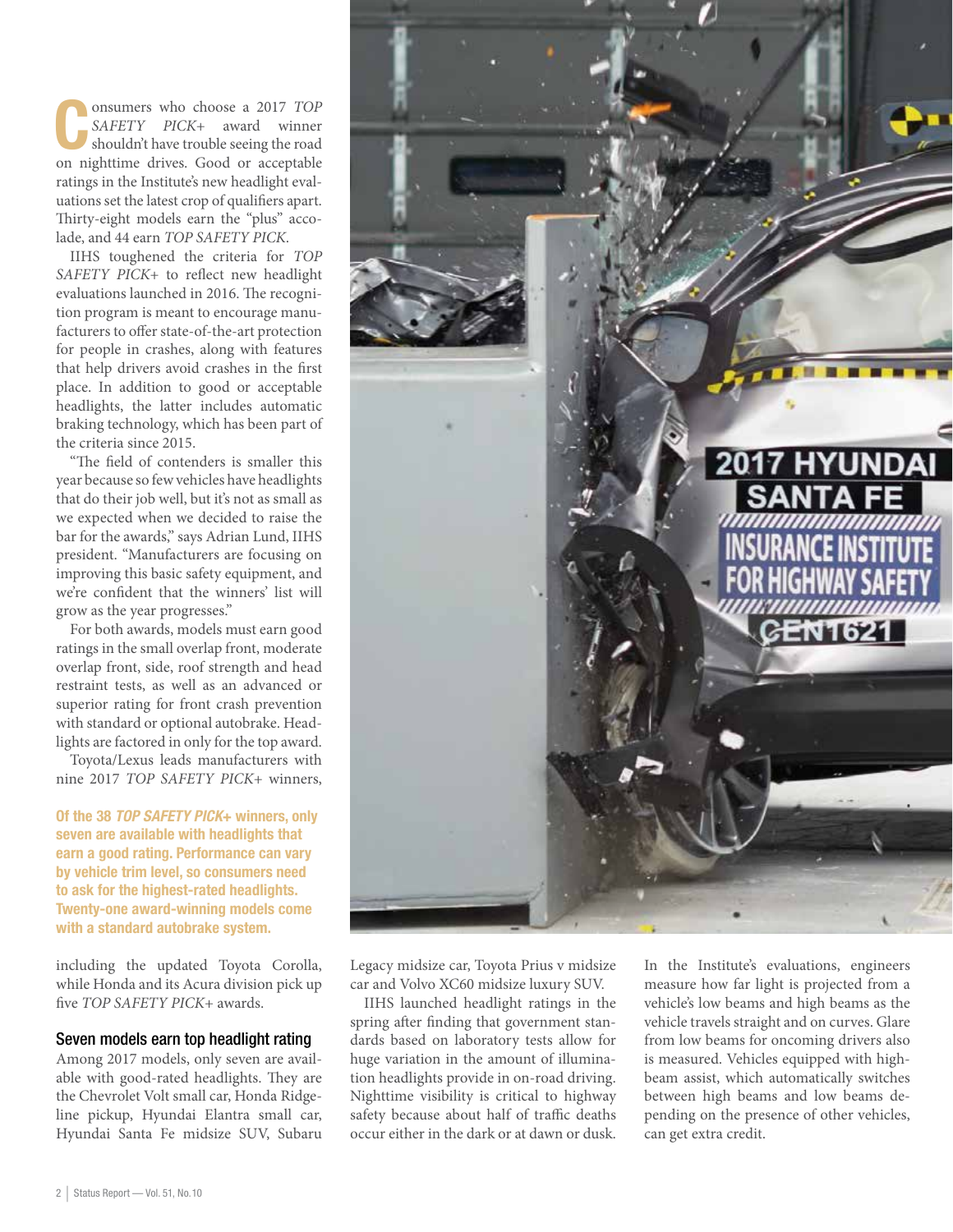

IIHS evaluations show that a vehicle's price tag doesn't correspond to the quality of headlights. More modern lighting types, including high-intensity discharge (HID) and LED lamps, and curve-adaptive systems, which swivel in the direction of steering, also are no guarantee of good performance.

Several manufacturers improved headlights to earn *TOP SAFETY PICK*+. Subaru upgraded the headlights on the 2017

### 2017 IIHS TOP SAFETY PICK+

| <b>Small cars</b>                    | <b>Chevrolet Volt</b>                          |
|--------------------------------------|------------------------------------------------|
|                                      | Hyundai Elantra                                |
|                                      | (sedan only; built after March 2016)           |
|                                      | Mazda 3                                        |
|                                      | <b>Toyota Corolla</b>                          |
|                                      | Toyota Prius<br>(built after August 2016)      |
| <b>Midsize cars</b>                  | Honda Accord 4-door                            |
|                                      | Mazda 6                                        |
|                                      | Nissan Altima                                  |
|                                      | Nissan Maxima                                  |
|                                      | Subaru Legacy                                  |
|                                      | Subaru Outback                                 |
|                                      | <b>Toyota Camry</b>                            |
|                                      | Toyota Prius v                                 |
|                                      | Volkswagen Jetta                               |
| <b>Midsize</b>                       | Audi A4                                        |
| luxury cars                          | Lexus ES 350                                   |
|                                      | Volvo S60                                      |
|                                      | Volvo V60                                      |
| Large                                | Genesis G80                                    |
| luxury cars                          | Genesis G90                                    |
|                                      | Lexus RC                                       |
| <b>Small SUVs</b>                    | Mazda CX-3                                     |
|                                      | Mitsubishi Outlander                           |
|                                      | Nissan Rogue                                   |
|                                      | Subaru Forester<br>(built after October 2016)  |
|                                      | Toyota RAV4                                    |
| <b>Midsize</b>                       | Honda Pilot                                    |
| <b>SUVs</b>                          | Hyundai Santa Fe<br>(built after March 2016)   |
| <b>Midsize</b><br><b>luxury SUVs</b> | <b>Acura MDX</b>                               |
|                                      | <b>Acura RDX</b>                               |
|                                      | Audi 05                                        |
|                                      | <b>Buick Envision</b>                          |
|                                      | Lexus NX                                       |
|                                      | Lexus RX                                       |
|                                      | Mercedes-Benz GLE-Class                        |
|                                      | Volvo XC60                                     |
| <b>Minivan</b>                       | Chrvsler Pacifica<br>(built after August 2016) |
| Large<br>pickup                      | Honda Ridgeline                                |
|                                      | For details on these and other                 |

vehicles go to iihs.org/ratings.

### **2017 IIHS TOP SAFETY PICK**

| <b>Minicars</b>     | Mini Cooper Hardtop 2-door       |
|---------------------|----------------------------------|
|                     | Toyota Yaris iA                  |
| <b>Small cars</b>   | Acura ILX                        |
|                     | Honda Civic 2-door               |
|                     | Honda Civic 4-door               |
|                     | Lexus CT 200h                    |
|                     | Nissan Sentra                    |
|                     | Subaru Crosstrek                 |
|                     | Subaru WRX                       |
|                     | Volkswagen Golf 4-door           |
|                     | Volkswagen Golf Alltrack         |
|                     | Volkswagen Golf Sportwagen       |
|                     | Volkswagen GTI 4-door            |
| <b>Midsize cars</b> | <b>Chevrolet Malibu</b>          |
|                     | Chrysler 200                     |
|                     | Ford Fusion                      |
|                     | Honda Accord 2-door              |
|                     | Hyundai Sonata                   |
|                     | Kia Optima                       |
|                     | <b>Volkswagen Passat</b>         |
| <b>Midsize</b>      | Audi A3                          |
| luxury cars         | <b>BMW 2 series</b>              |
|                     | Lincoln MKZ                      |
|                     | Mercedes-Benz C-Class 4-door     |
| Large car           | Toyota Avalon                    |
| Large               | Acura RLX                        |
| luxury cars         | Audi A6                          |
|                     | Infiniti Q70                     |
|                     | (except V8 4-wheel-drive models) |
|                     | Volvo S90                        |
| <b>Small SUVs</b>   | <b>BMW X1</b>                    |
|                     | <b>Fiat 500X</b>                 |
|                     | Hyundai Tucson                   |
|                     | Kia Sportage                     |
| <b>Midsize</b>      | <b>GMC Acadia</b>                |
| SUVs                | Hyundai Santa Fe Sport           |
|                     | <b>Kia Sorento</b>               |
|                     | Nissan Murano                    |
|                     | Nissan Pathfinder                |
| Midsize             | Cadillac XT5                     |
| luxury SUVs         | Infiniti QX60                    |
|                     | Lincoln MKX                      |
|                     | Volvo XC90                       |
| Large SUV           | Audi 07                          |
| <b>Minivan</b>      | Kia Sedona                       |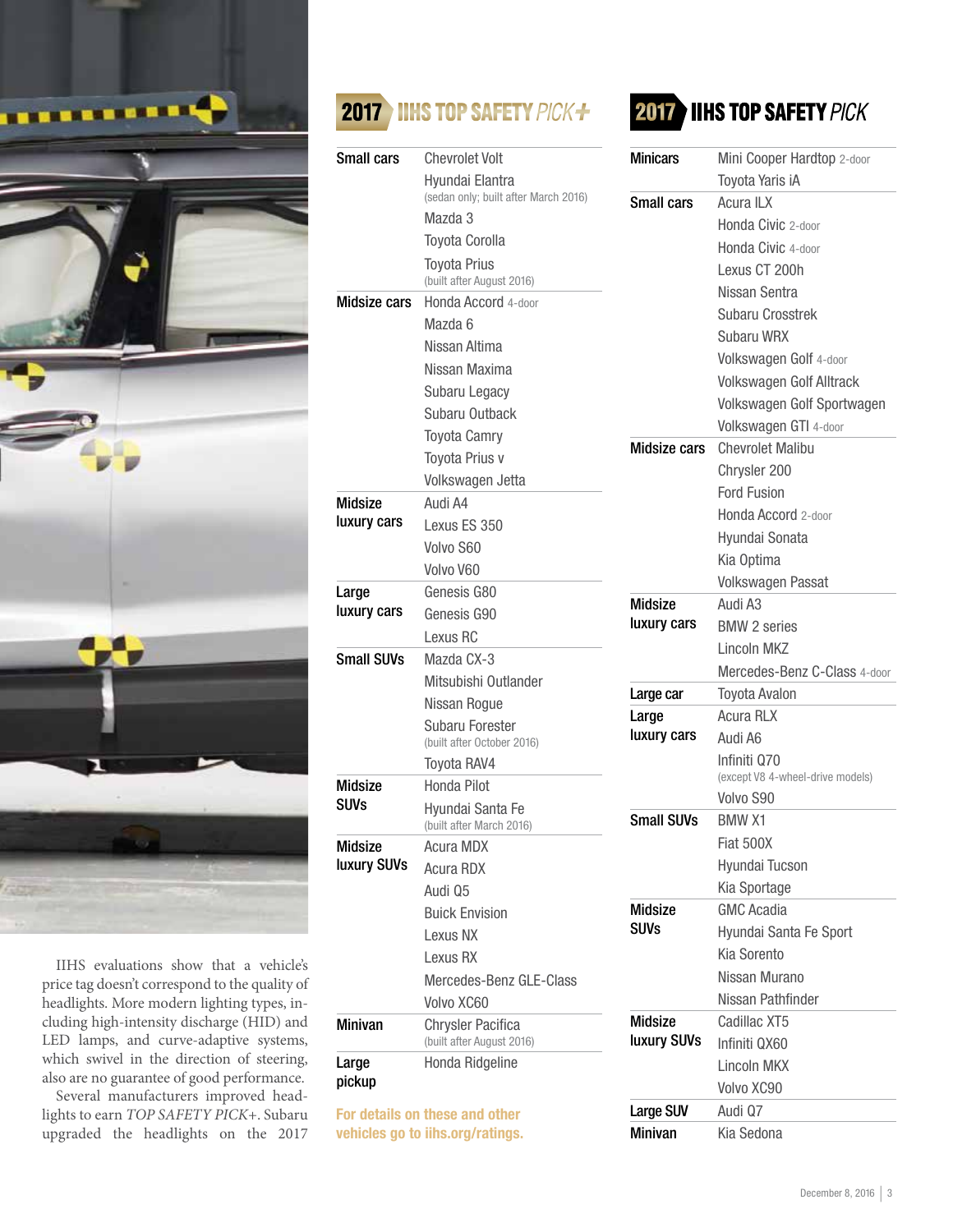### IIHS tweaks headlight rating system

IIHS has adjusted the way it accounts for glare in its headlight evaluations. The goal is to do a better job of promoting optimal visibility while still guarding against the kind of persistent glare that can impede the visibility of other drivers.

Under the original rating system rolled out in March (see Status Report, March 30, 2016, at iihs.org), headlights that created glare beyond a set threshold while traveling straight or on any of four different curves were automatically demoted to a marginal rating even if they provided good visibility. Vehicles that exceeded the threshold just a little were treated the same as vehicles with much bigger glare problems.

Since the change implemented this fall, the Institute is using a system of demerits to account for glare, just like it does for visibility. The number of demerits depends on the number of test scenarios (curves and straightaway) that show excessive glare, as well as the extent to which the glare threshold is exceeded.

The change means that a vehicle with good visibility that exceeds the glare threshold by only a small amount on a single curve could still earn a good rating. By the same token, some vehicles that create a lot more glare than the threshold



in the way it accounts for headlight glare. They are the Buick Envision, Genesis G80, Hyundai Elantra, Lincoln MKZ, Mazda 3, Mercedes-Benz GLE-Class and the Toyota Camry, Prius and RAV4.

or in multiple situations will be penalized more heavily under the new system.

"Our goal of promoting good visibility without excessive glare hasn't changed," says IIHS Senior Research Engineer Matthew Brumbelow. "However, we realized that some manufacturers were 'playing it safe' and aiming their headlights low to the detriment of visibility. Our new system does a better job of balancing glare and visibility."

Far from giving manufacturers a pass on glare, the change means a vehicle with no visibility demerits but high levels of glare could earn a poor rating, something that wasn't possible under the old system.

A related change involves the extra credit awarded for vehicles with high-beam assist, which automatically switches between high beams and low beams based on the presence of other vehicles. Previously, if a vehicle had excessive glare in any of the test scenarios, it wouldn't receive the credit for that scenario. Now, any vehicle with high-beam assist will get the credit for all approaches on which the high beams provide better visibility than the low beams.

The changes are being applied retroactively, so a small number of previously released ratings have changed.  $\blacksquare$ 

Forester to earn an acceptable rating, compared with the 2016 model's poor rating. Mitsubishi and Toyota also made design improvements. The Mitsubishi Outlander improves to acceptable from marginal, while the Toyota Prius improves to acceptable from poor.

### Bundles omit top-rated features

The Infiniti Q70 and Hyundai Tucson just missed qualifying for *TOP SAFETY PICK*+ because of the way these automakers bundle optional safety features.

The Q70's optional front crash prevention system earns a superior rating in IIHS tests, but the headlights packaged with the autobrake option only earn marginal. The headlights that come standard on other Q70s are rated acceptable, but consumers can't get these headlights with the superior-rated front crash prevention system.

Likewise, the Tucson's acceptable-rated headlights aren't available on the model with a superior rating for autobrake. Instead, poor-rated headlights come with this version.

### Autobrake is standard on more models

Manufacturers continue to refine protection for people in small overlap crashes and fine-tune crash avoidance features.

The 2017 Corolla qualifies for a *TOP SAFETY PICK*+ award with a good rating for occupant protection in a small overlap crash and a superior rating for front crash prevention. Toyota's prior version of the Corolla was rated marginal for small overlap protection, and the small car didn't have an available front crash prevention system.

The 2017 winner's circle includes 21 models with a standard front crash prevention system with automatic braking capabilities. These include the Acura MDX and RLX; Audi A3, A4, and Q7; Genesis G80 and G90; Lexus ES and RX; Mercedes-Benz GLE-Class; Toyota Avalon, Corolla, Prius, RAV4 and Yaris iA; Volkswagen Passat; and Volvo S60, S90, V60, XC60 and XC90. Automakers have voluntarily committed to making autobrake a standard feature on all models by 2022.

IIHS inaugurated *TOP SAFETY PICK* in the 2006 model year to help consumers zero in on vehicles with the best safety performance without having to sort through a lot of ratings information. The *TOP SAFETY PICK*+ accolade was introduced in the 2013 model year to recognize vehicles that offer an advanced level of safety. This marks the fourth time that IIHS has strengthened criteria for the plus award.

The Institute releases ratings as it evaluates new models, adjusting the list of winners throughout the year. By fall of 2016, 79 vehicles earned the 2016 plus award and 12 earned *TOP SAFETY PICK*.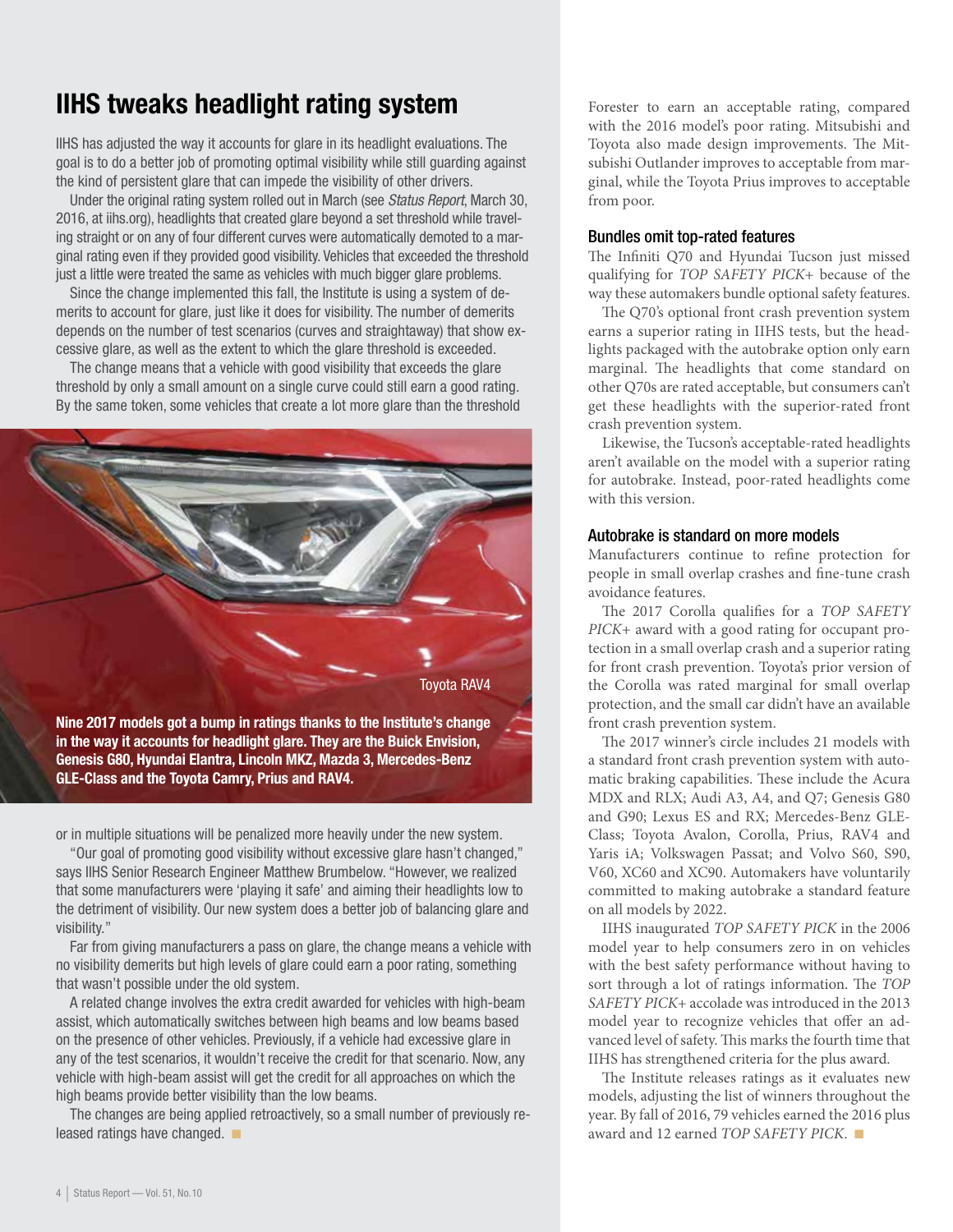# **Drivers say alcohol is bigger threat than pot**

arijuana legalization won at state ballot boxes in November<br>amid broader public acceptance of a controlled substance<br>that is still illegal under U.S. law. Although drivers don't amid broader public acceptance of a controlled substance that is still illegal under U.S. law. Although drivers don't consider marijuana to be quite as risky as alcohol when it comes to impaired driving, those who live in states that allow recreational use are more likely to view it as a highway safety problem than drivers in states without legalized use, a new Institute survey indicates.

Voters in California, Maine, Massachusetts and Nevada approved recreational use, and medicinal use was endorsed in Arkansas, Florida and North Dakota. Montana voters also expanded an existing medical marijuana law. Eight states and Washington, D.C., now have legalized marijuana for all uses, and 20 states have comprehensive medical marijuana programs. An additional 16 states permit limited access to marijuana products, typically low tetra-

Drivers in marijuanalegal states were twice as likely to report using the drug within the past year as drivers in the comparison states.

hydrocannabinol, high cannabidiol extracts. Marijuana is a Schedule 1 controlled substance under U.S. law.

As states increasingly permit marijuana use, the proportion of drivers testing positive for marijuana and other drugs is on the rise, and perceptions about using marijuana are

shifting (see *Status Report*, May 12, 2015, at iihs.org). Six in 10 Americans now favor legalizing marijuana, compared with 12 percent in 1969 when polling firm Gallup first sought public opinion on legalization.

 People overwhelmingly believe driving after drinking alcohol is a risk factor in crashes, but their views on getting behind the wheel after using pot aren't as clear. To see if opinions and behaviors related to driving after using marijuana and alcohol vary among states, IIHS scientists reached out to drivers 18 and older in Colorado, Oregon and Washington, which allow recreational use, and drivers in comparison states without legalized recreational marijuana use.

The phone survey was conducted between July and October 2015. It included representative samples of 1,508 drivers in the three states with legalized recreational use, 2,510 drivers in the comparison states of Idaho, Montana, Nebraska, Utah and Wyoming and 507 drivers in other states and the District of Columbia.

Nationally, drivers overwhelmingly supported legalizing marijuana for medical use (80 percent), and a substantial minority (42 percent) favored legal recreational use by people 21 and older.

Drivers in marijuana-legal states were twice as likely to report using marijuana within the past year and more often were drinkers than the comparison-state drivers. They also were more likely to report driving within two hours of using marijuana or drinking alcohol relative to the comparison states.

Drivers in the comparison states didn't deem marijuana as problematic as drivers in recreational-use states. Forty-three percent of drivers in legal-use states said driving after using marijuana is a problem in their communities, compared with 28 percent in other states. Drivers who supported legalized recreational marijuana were much less likely to see driving after using marijuana as a problem than those who opposed legalization.

Nationally, driving after using marijuana wasn't perceived as negatively as driving after consuming alcohol, which the majority of respondents viewed as a problem in their communities.

Less than half of drivers surveyed considered marijuana's effects on driving to be about the same as alcohol's.

"The message that alcohol and driving is a dangerous combination is well-entrenched, but marijuana isn't viewed quite as negatively," says Angela Eichelberger, a senior research scientist at the Institute and the study's author. "As more states legalize marijuana use, we anticipate that perceptions about the drug's effects on driving may shift. Our survey serves as a baseline to track changes in opinions and self-reported behaviors over time."

For a copy of "Survey of U.S. drivers about marijuana, alcohol and driving" by A. H. Eichelberger, email publications@iihs.org.  $\blacksquare$ 

### $\cap$ 10 20 30 40 50 60 70 80 comparison national states recreational marijuana states ■ drinking and driving ■ using marijuana and driving

### Percent of drivers who said driving after using alcohol or pot is a problem in their community

### U.S. laws legalizing some uses of marijuana

December 2016

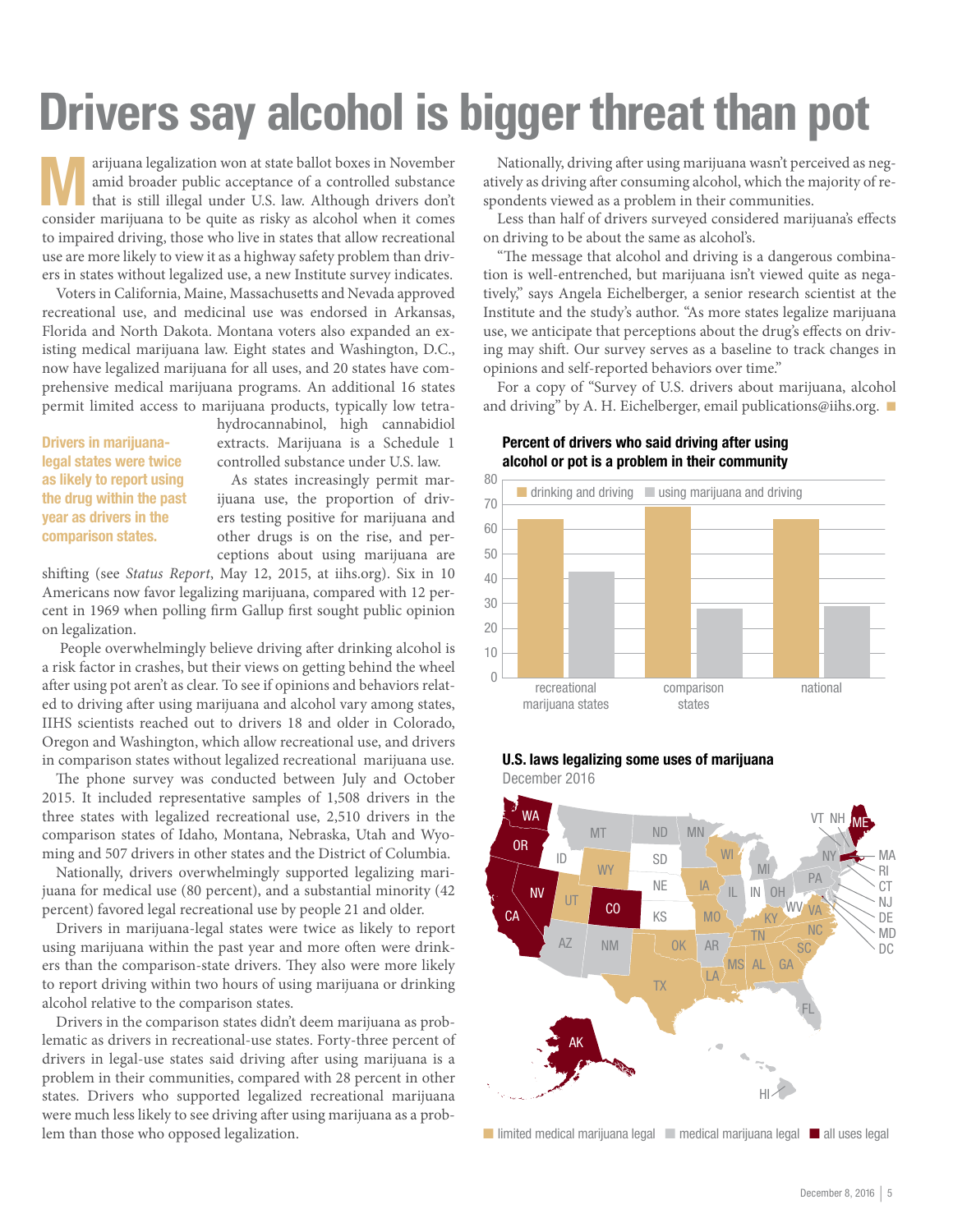### **Safety defects, long hours at wheel are underlying factors in large truck crashes**

nderstanding why large trucks crash is key to developing<br>
countermeasures to reduce those crashes. New IIHS-spon-<br>
sored research shows that serious vehicle defects triple the<br>
side of heimaineal in a mult. For discover la countermeasures to reduce those crashes. New IIHS-sponrisk of being involved in a crash. For drivers, long hours behind the wheel and use of the short-haul exemption under federal hours-ofservice rules also are important contributors to crashes.

In 2015, 3,852 people died in crashes involving large trucks. Sixteen percent of these deaths were truck occupants, 69 percent were passenger vehicle occupants and 15 percent were pedestrians, bicyclists or motorcyclists.

IIHS has been studying serious crashes involving large trucks for decades, and, although the outlook has improved, IIHS research shows unsafe trucks and tired truckers persist. During the 1980s, the Institute studied large truck crashes in Washington and found that tractor-trailers with defective equipment were twice as likely to crash as trucks without defects (see *Status Report*, Sept. 19, 1987, at iihs.org).

The latest study updates that research and for the first time looks at the short-haul exemption's effect on crash risk. Drivers who



### Vehicle safety violations predict crash risk...

...as driver factors also come into play

Percent change in crash risk



work for an interstate carrier and operate within a 100-mile radius of their work base can apply for the exemption if they work fewer than 12 hours a day and don't make overnight trips.

IIHS researchers partnered with the University of North Carolina Highway Safety Research Center and the North Carolina State Highway Patrol to investigate factors that affect crash risk for large trucks operated by interstate carriers. Researchers compared large trucks involved in serious crashes in North Carolina with injuries or deaths during 2010-12 with a sample of similar trucks that weren't involved in crashes. The matched case-control design allowed researchers to compare the relative prevalence of various factors to determine which ones are associated with increased crash risk.

Researchers collected data on a total of 197 crash and control pairs. More than a third of crashes were fatal and 17 percent involved an incapacitating injury. Crashes were more likely to occur during the daytime and to involve another vehicle besides the tractor-trailer.

#### Vehicle violations raise crash risk

Nearly three-quarters of the crash-involved trucks had vehicle defects identified during a post-crash inspection. Trucks with out-ofservice violations for any type of defect were more than 4 times as likely to be in a crash as trucks without such violations. The crash risk for a truck with any out-of-service vehicle defect deemed as the striking vehicle in a multiple-vehicle crash was 10 times as high as the risk for comparable trucks without vehicle defects.

A commercial motor vehicle inspector can issue an out-of-service order for a mechanical or loading problem that makes the truck a serious hazard on the road and would likely cause a crash or breakdown. Examples include faulty brakes, fraying sidewalls on tires and burned out headlights, taillights or brake lights.

Having vehicle defects of any type raised crash risk. Trucks cited for brake violations were 50 percent more likely to crash than the comparison trucks, and out-of-service brake violations tripled crash risk. Tire and lighting system violations were generally associated with bigger increases in crash risk, but researchers caution this may be the case in part because some of the violations inspectors flagged resulted from crash damage.

"Highway patrol officers and roadside inspectors serve as the front line of defense when it comes to spotting unsafe trucks, and these efforts should continue," says Eric Teoh, a senior statistician with the Institute and the study's main author. "Defects on 40-ton vehicles are a serious threat to highway safety."

Carriers with higher past crash rates were associated with an elevated current crash risk. Firms with at least 100 reported crashes per 1,000 power units (tractors or single-unit trucks) within the preceding 24 months had a 72 percent higher risk of crashing than carriers with fewer than 100 reported crashes per 1,000 power units.

"Some trucking groups have suggested that carriers shouldn't be penalized for crashes that weren't the fault of the driver or were unpreventable, but these results show counting all crashes is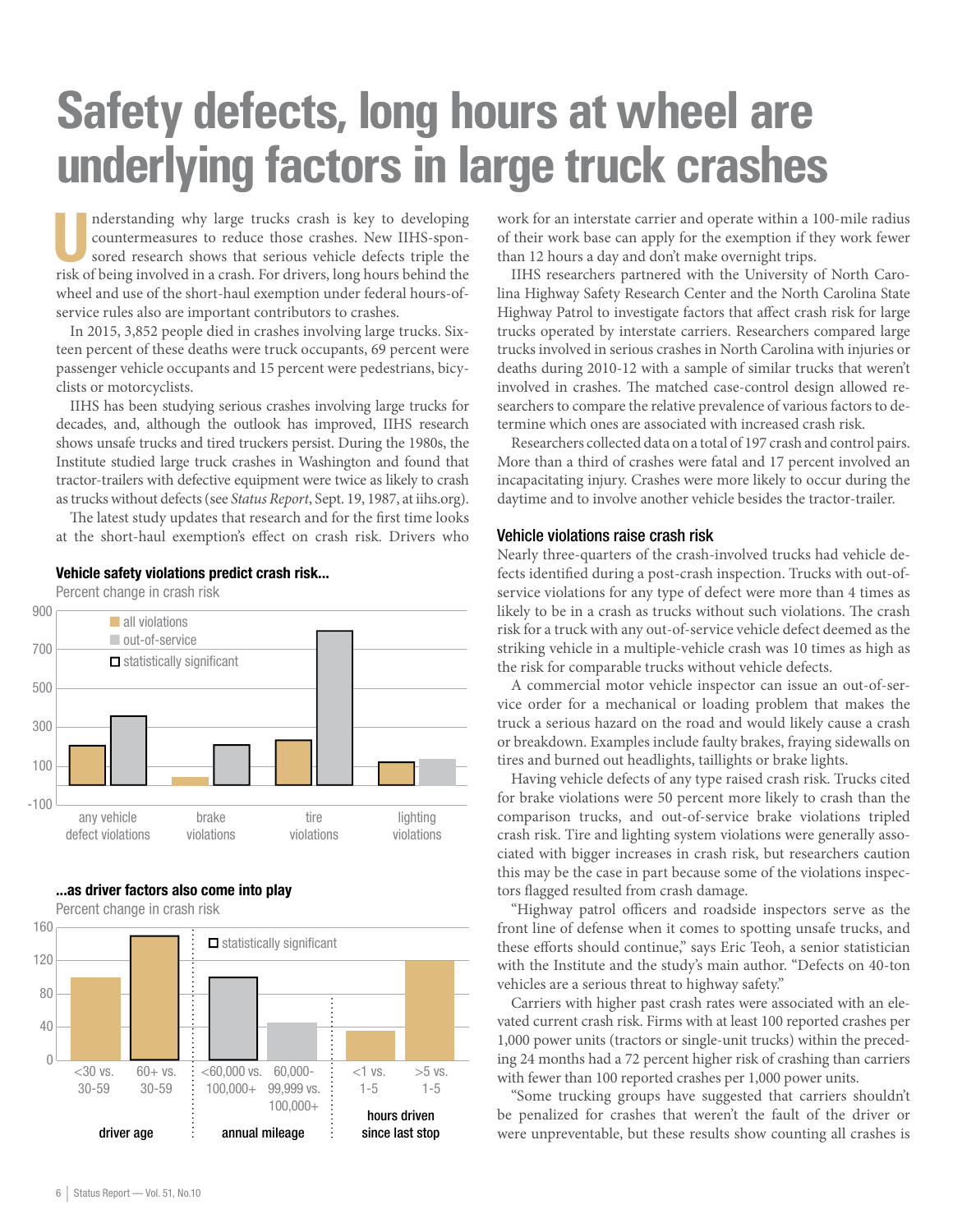

meaningful. We don't always know who was at fault in crashes, and if something about a carrier's operation puts them at high risk for not-at-fault crashes, that's important to know too," Teoh says.

### Tired truckers and short-haul exemption are factors

Looking at driver-specific factors, researchers found that truckers age 60 and older had a higher crash risk than drivers ages 30-59, who made up 72 percent of the crash-involved drivers in the study.

Truckers who reported driving after at least 12 hours since an extended sleep period were 86 percent more likely to crash than drivers who had been awake for less than eight hours. Truckers who reported driving more than five hours without stopping were more than twice as likely to crash as those who drove 1-5 hours.

Hours-of-service regulations govern how much time truck drivers can be on the road and when and for how long they need to rest. The current regulations allow up to 11 hours a shift and up to 77 hours over seven days (see *Status Report*, April 26, 2011, and Jan. 24, 2012). Driver fatigue is a significant contributor to crashes involving large trucks.

The new mandate for electronic logging devices (ELDs) set to take effect in late 2017 should help reduce the problem by making it harder for drivers to fudge the time they really spend on the highway without sufficient rest (see *Status Report*, Feb. 26, 2016).

Although short-haul drivers must comply with federal rules on work and rest times, they don't have to record their service hours.

Researchers found that the crash-involved trucks whose drivers operated under a short-haul exemption were less likely to operate on interstates and more likely to involve owner-operators and single-unit trucks. These trucks logged fewer miles per year than other trucks. Researchers found that drivers using a short-haul exemption had a crash risk nearly 5 times as high as those who weren't. What is more, short-haul trucks were more likely to have inspection violations than other crash-involved trucks.

Teoh says he was surprised that the data showed a higher crash risk for trucks operating under the short-haul exemption.

"Short-haul trucks are used differently and may be more at risk if they have vehicle defects," Teoh says. "The short-haul exemption merits a more in-depth look to understand what's really going on."

### Safety technologies can lower crash risk

Several safety features showed promise in reducing crash risk among the large trucks in the study. Antilock braking systems for large trucks reduced the risk of crashing by 65 percent. Antilock brakes, which keep wheels from locking during hard braking, improve driver control of large trucks during emergency stops and reduce the likelihood of a tractor-trailer jackknifing. Antilocks have been required on new tractors since 1997 and on new trailers, singleunit trucks and buses since 1998.

"We also found benefits for electronic and roll-stability control, speed governors and electronic logging devices," Teoh adds.

ESC will be required on tractortrailers and buses as of August 2017 (see *Status Report*, July 30, 2015). A mandate for speed limiters also is

under consideration, along with a requirement that trucks with a gross vehicle weight rating of 10,000 pounds or more have a forward collision warning system with automatic braking (see *Status Report*, Feb. 26, 2016).

For a copy of "Crash risk factors for interstate large trucks in North Carolina" by E.R. Teoh et al., email publications@iihs.org.

Antilock brakes on trucks reduced the risk of a crash by 65 percent, while having electronic or roll stability control was associated with a 19 percent lower crash risk.